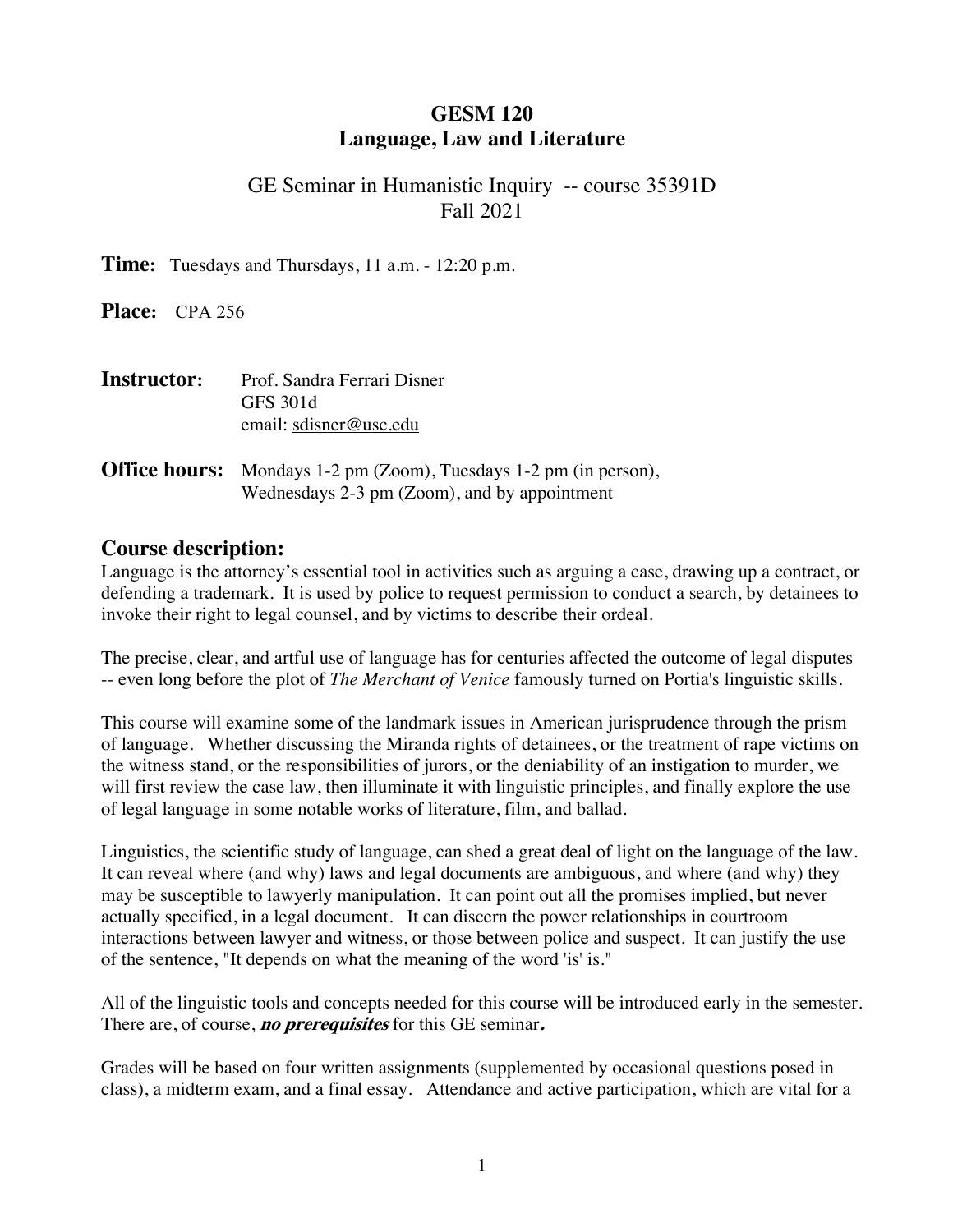lively seminar discussion, will be factored into the final grade. Late submissions will be marked down by 10% each day, beginning immediately after class.

Film screenings are not optional events. Full-length films are available via Kanopy in the Course Reserves.

Guest lectures are not optional events. Unless the student presents a valid excuse for his/her absence, each missed guest lecture will result in 10% being deducted from the class participation total.

Prompts will be provided for the four written assignments, and these will be the operative guidelines. The most successful responses to the prompts are those that carefully consider the questions posed and proceed to answer them thoughtfully, making frequent and appropriate reference to the readings.

Students are expected to comply with all aspects of USC's COVID-19 policy. Failure to do so may result in removal from the class and referral to SJACS.

#### **Course objectives**:

After reading case law and related works of literature, film, and ballad, the student should be able to:

- Demonstrate the ability to critically analyze legal discourse, including courtroom questioning, police interrogation, invocation of rights, overt and covert threats, warnings, and promises.
- Recognize structures that merely imply, rather that state, certain facts.
- Recognize ambiguity in the structure and vocabulary of legal discourse.
- Recognize the linguistic and societal influences upon jurors which may countervail the direct evidence presented in court.
- Discern power imbalances in courtroom and law enforcement interactions.
- Point out the subtle power of language in driving the plots of some great works of world literature.

# **Readings:**

**Commentary on case law** (required readings**)**:

- Ainsworth, Janet, 2008. "'You have the right to remain silent...' but only if you ask for it just so." *International Journal of Speech, Language and the Law* 15:1-21.
- Ainsworth, Janet 2012. "The meaning of silence in the right to remain silent". *Oxford Handbook of Language and Law.* Oxford: Oxford University Press. pp. 287-298.
- Coulthard, Malcolm, 2002. "Whose voice is it?" *Language in the Legal Process* (J. Cotterill, ed.) pp. 19-34. NY: Palgrave
- Elwork, Amiram, Sales, Bruce & Alfini, James (1982) Introduction to *Making Jury Instructions Understandable.* Charlottesville: Michie.
- Tiersma, Peter, 1995. "Dictionaries and Death: Do capital jurors understand mitigation?" *Utah Law Review* 1995: 1-49.
- Tiersma, Peter, 2006. "Communicating with Juries: How to draft more understandable jury instructions". *The Scribes Journal of Legal Writing,* 10: 1-54.

Tiersma, Peter & Solan, Lawrence, 2004. "Cops and robbers" *Law & Society Review* 38(2): 229-66. Ward, Colleen, 1995. *Attitudes Towards Rape*. London: Sage.

#### **Works of world literature, film, and ballad** (required readings), including:

*Anatomy of a Murder*, 1959 film directed by Otto Preminger, screenplay by Robert Traver (pen name for Michigan Supreme Court Justice John D. Voelker)\*

*Bartleby, the Scrivener,* by Herman Melville\* *Becket*, by Jean Anouilh\*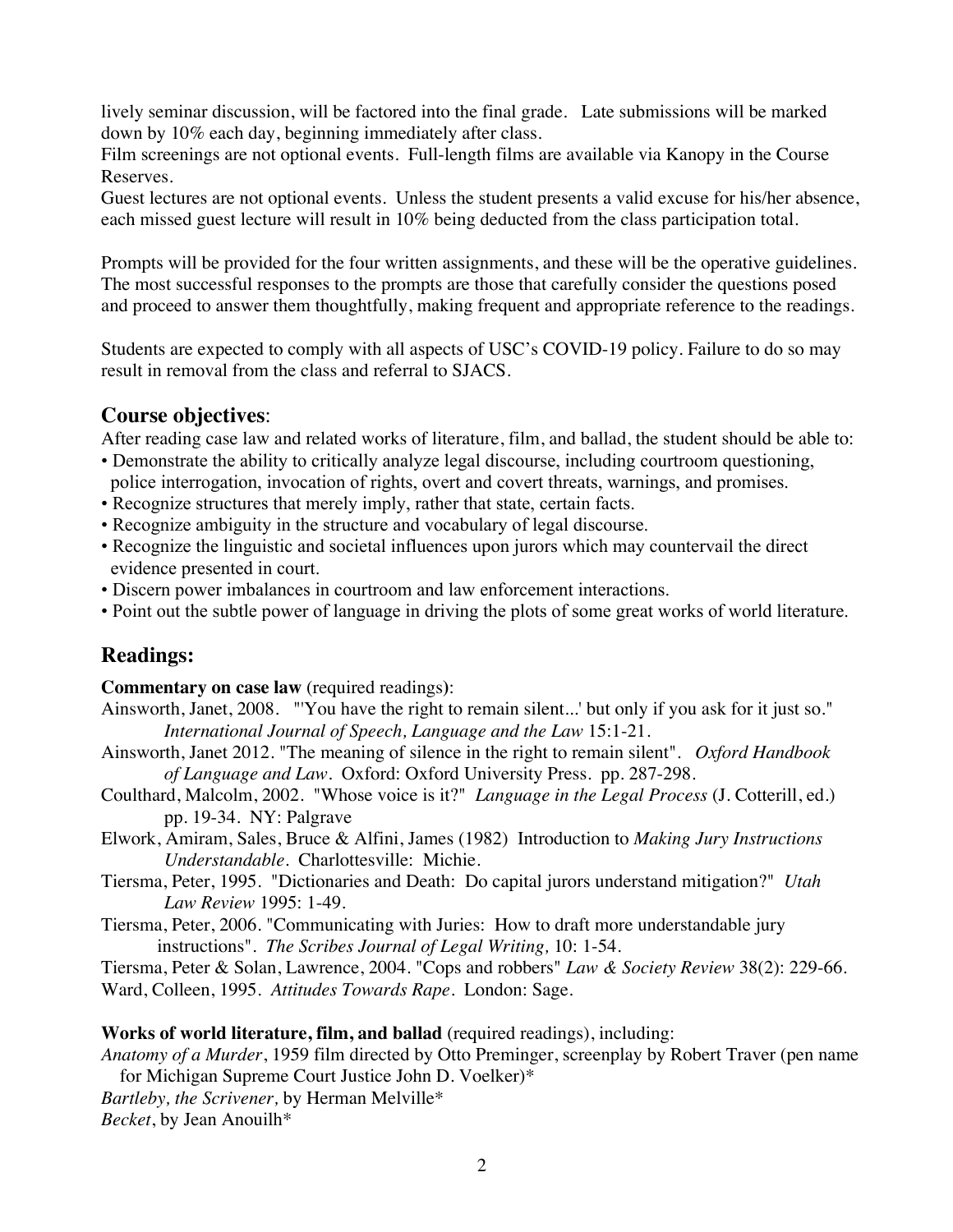*The Decameron,* by Giovanni Boccaccio *Edward II,* by Christopher Marlowe *Henry VI, part 2* by William Shakespeare *Let Him Dangle*, lyrics by Elvis Costello *Macbeth,* by William Shakespeare\* *Richard II,* by William Shakespeare *Sanctuary*, by William Faulkner *Tristan and Isolde*, by Gottfried von Strassburg *Twelve Angry Men* (1957 film directed by Sidney Lumet, screenplay by Reginald Rose)\* [Starred items are to be read or viewed in their entirety. Excerpts from the others will be provided.]

**Notable case law** (for reference only; not required reading): *Berghuis v. Thompkins* (2010) 560 U.S. 370. *Davis v. United States* (1994) 512 U.S. 452. *Miranda v. Arizona* 384 U.S. 458 *Regina v. Bentley* 1 Cr. App. R. 307 (U.K.) *Schneckloth v. Bustamonte* (1973) 412 U.S. 218

#### **Grade components:**

- 1. Quality and quantity of class participation (**15%** of final grade), including responses to questions in class.
- 2. Pop quizzes (**5%** of final grade), consisting of written questions to be completed in class, which are designed to probe your knowledge of the week's reading(s). To compensate for the occasional tardy arrival or absence, one's *two lowest-graded pop quizzes will be discarded*.
- 3. Four written assignments **(36%** of grade), cumulatively 20+ pages of work. Points will be deducted for late submission without a valid and documented reason, such as illness.
- 4. Midterm (closed book exam) (**24%** of grade)
- 5. Final assignment (essay submitted via TurnItIn) (**20%** of grade)

# **Late Submission and Make-up Work:**

For the midterm exam, if a *documented* emergency occurs, a student will be allowed to make up the exam within five days. Undocumented emergencies will not be granted such consideration. According to University rules, a final assignment *must* be submitted in timely fashion.

All assignments are expected to be submitted on time, via TurnItIn. It is up to you to make sure that your work has been received. (TurnItIn will send out a confirmation.) A deduction of 10% *per day* will be applied to any assignments submitted late (here defined as 'submitted after 11:59 p.m. on the due-date'). No assignment submitted after the subsequent class meeting will be accepted.

### **Academic integrity:**

USC seeks to maintain an optimal learning environment. Students are expected to uphold the USC Student Conduct Code, which can be found in Section 13.00 of http://studentaffairs.usc.edu/scampus/ Violations of the code harm every student in the class, and carry strict sanctions. (See https://sjacs.usc.edu/students/academic-integrity/ ).

 If you think that an infraction such as plagiarism will go undetected, be apprised that your instructor is a forensic linguist.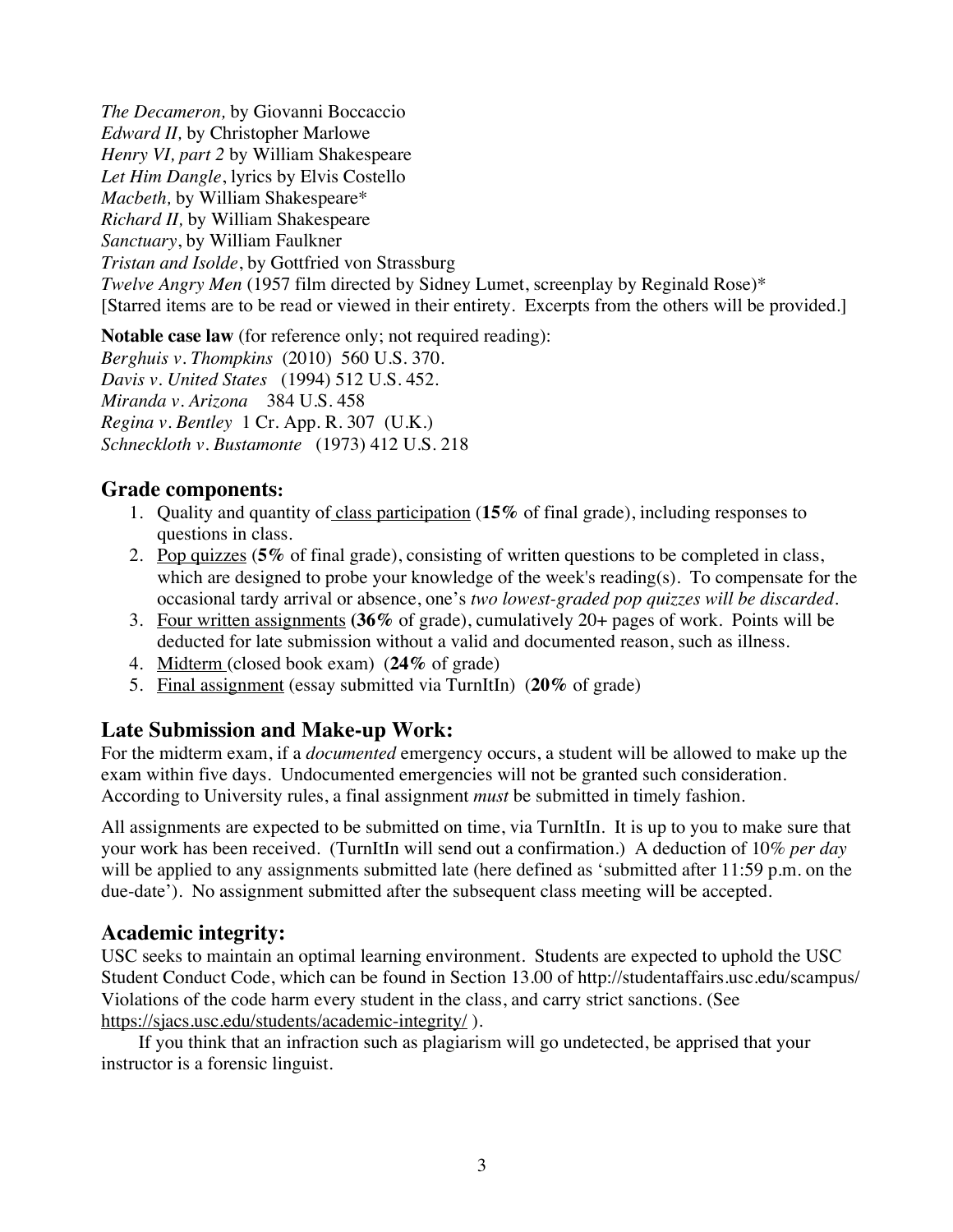## **Students with disabilities:**

Students needing special accommodations due to a physical or learning disability should contact the instructor as early in the semester as possible, and should also contact the Office of Student Accessibility Services (OSAS) to obtain a letter of verification for approved accommodations. The phone number for OSAS is (213) 740-0776 and the webpage is https://osas.usc.edu/

## **Safety:**

Students are expected to comply with all aspects of USC's COVID-19 policy. Failure to do so may result in removal from the class and referral to SJACS.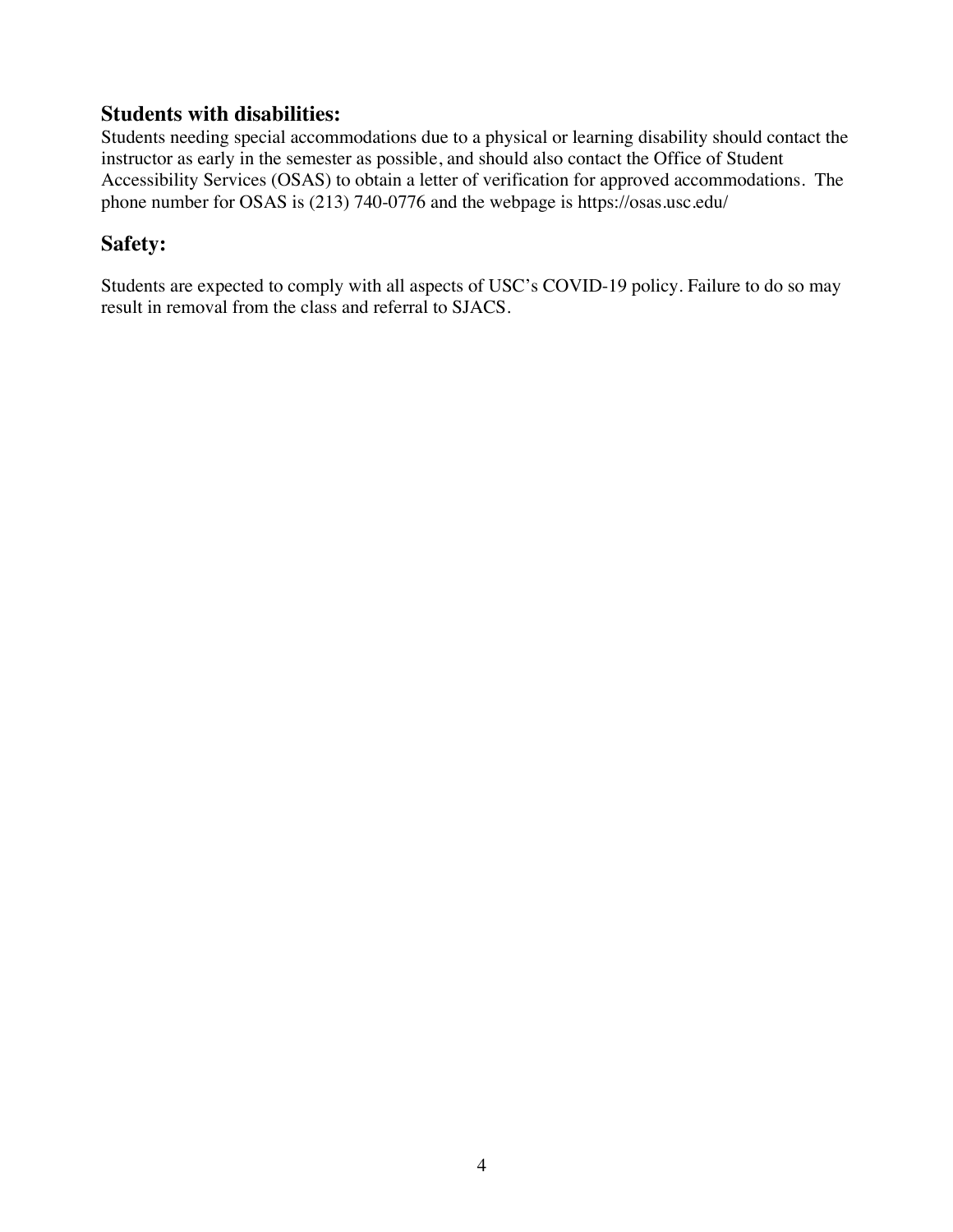### **Tentative Course Schedule**:

August 24: Course introduction

August 26, 31, September 2, 7: Invocation of Miranda rights. Considerations of *Davis v US.* Ainsworth (2008): "'You have the right to remain silent…' but only if you ask for it *just so*". https://www.youtube.com/watch?v=vEM8gZCWQ2w "Grice's Maxims" [with apologies for the slightly salty content!] [Note that this would be a good time to start doing the lengthy readings for mid-September.]

- Assignment 1 (due September 14): See prompt for instructions on writing a reaction paper to Ainsworth 2008, including your own views on what ought to count as a proper invocation.
- September 9, 14: Conversational implicatures in literature The following works (passages on Blackboard or works in their entirety): *Becket*, by Jean Anouilh ("Will no one rid me of this turbulent priest?") *Macbeth*, by William Shakespeare ("For none of woman born shall harm Macbeth.") *Tristan and Isolde*, by Gottfried von Strassburg ("Never been in any other man's arms") *Richard II*, by William Shakespeare ("Have I no friend will rid me of this living fear?")

#### September 16: The jury trial, I.

Required film *Twelve Angry Men* (1957). Directed by Sidney Lumet; screenplay by Reginald Rose. Available through Kanopy, USC course reserves. [Watch the film on your own and be prepared to submit (via email) your answer to a reaction question no later than September 17*.*]

- September 21, 23: The linguistics of silence. The precedent of *Berghuis v Thompkins.* Ainsworth (2012) "The meaning of silence in the right to remain silent" Discussion of Assignment 1.
- September 28, 30: Questions on the witness stand I: How to phrase a question. *Bartleby, the Scrivener,* by Herman Melville
- October 5, 7: Consenting to a search. Considerations of *Schneckloth v Bustamonte*. Tiersma & Solan (2004) "Cops and Robbers", pp. 229-239 [posted on Blackboard] YouTube video "Ten Rules for Dealing with the Police": https://www.youtube.com/watch?v=s4nQ\_mFJV4I [Watch video on your own before class.]
- Assignment 2 (due October 19): See prompt for writing your own wording for the request and consent needed for a consensual search. Consider the words of Bartleby the Scrivener in this context.
- October 12, 19: Courtroom practices. Discursive strategies used in litigation. Readings from Conley & O'Barr on handout. (No chapters assigned.) Also, www.dailymotion.com/video/xjl0\_vicky-pollard-courtroom\_fun

October 21: The jury trial, II